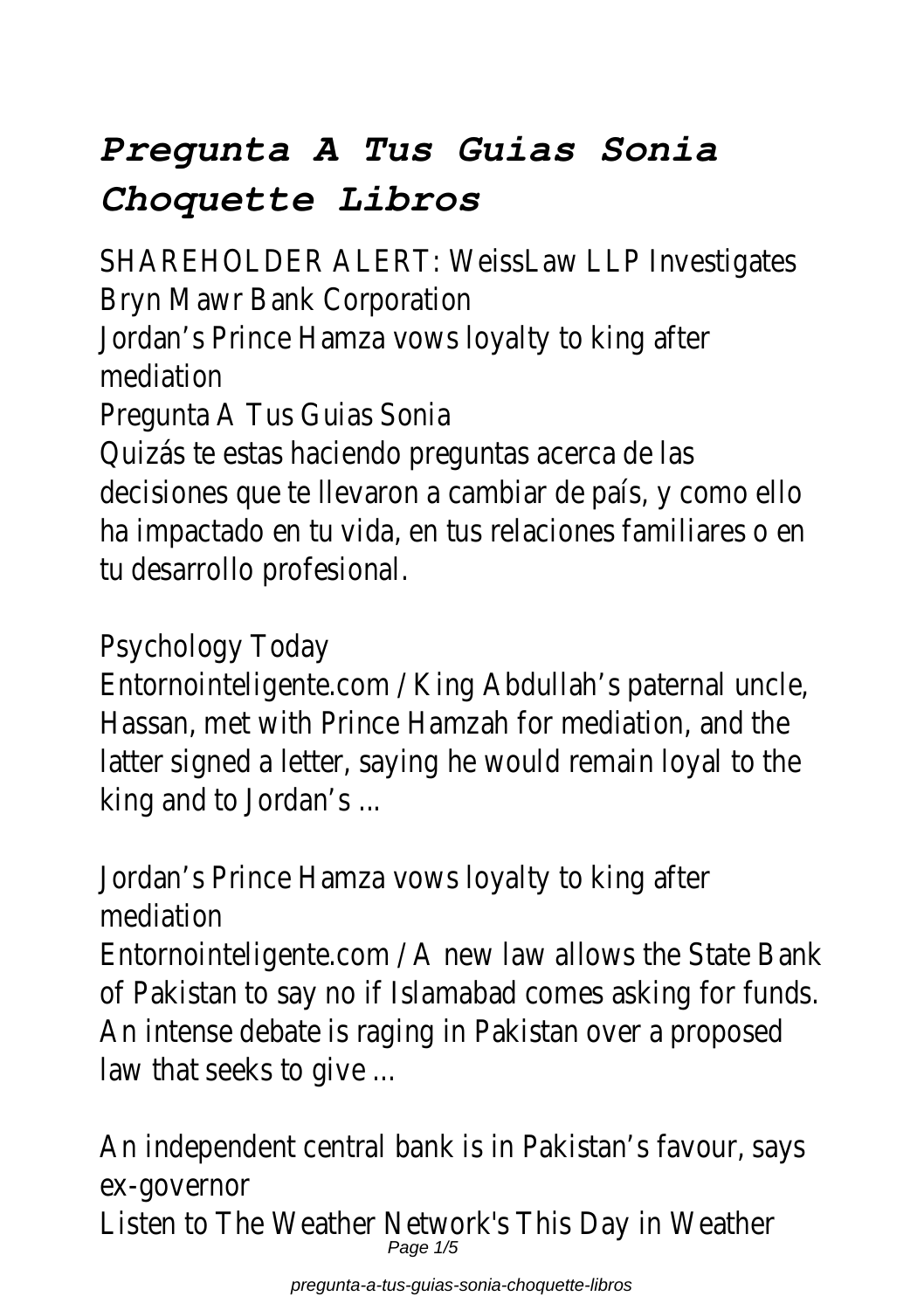History podcast on this topic, here. This Day In Weather History is a daily podcast by The Weather Network that features stories about people, ...

The North American blizzard of 2008 versus Ottawa WeissLaw LLP is investigating whether (i) Bryn Mawr's board of directors acted in the best interests of Company shareholders in agreeing to the proposed transaction, (ii) the merger consideration ...

SHAREHOLDER ALERT: WeissLaw LLP Investigates Bryn Mawr Bank Corporation

Estás en un punto en el que tu presente está siendo secuestrado por tus experiencias o emociones ... Con frecuencia te preguntas: "¿y ahora qué? ¿Cómo voy a soportar esto?" ...

#### *An independent central bank is in Pakistan's favour, says ex-governor*

Pregunta A Tus Guias Sonia

Estás en un punto en el que tu presente está siendo secuestrado por tus experiencias o emociones ... Con frecuencia te preguntas: "¿y ahora qué? ¿Cómo voy a soportar esto?" ...

Psychology Today

Page 2/5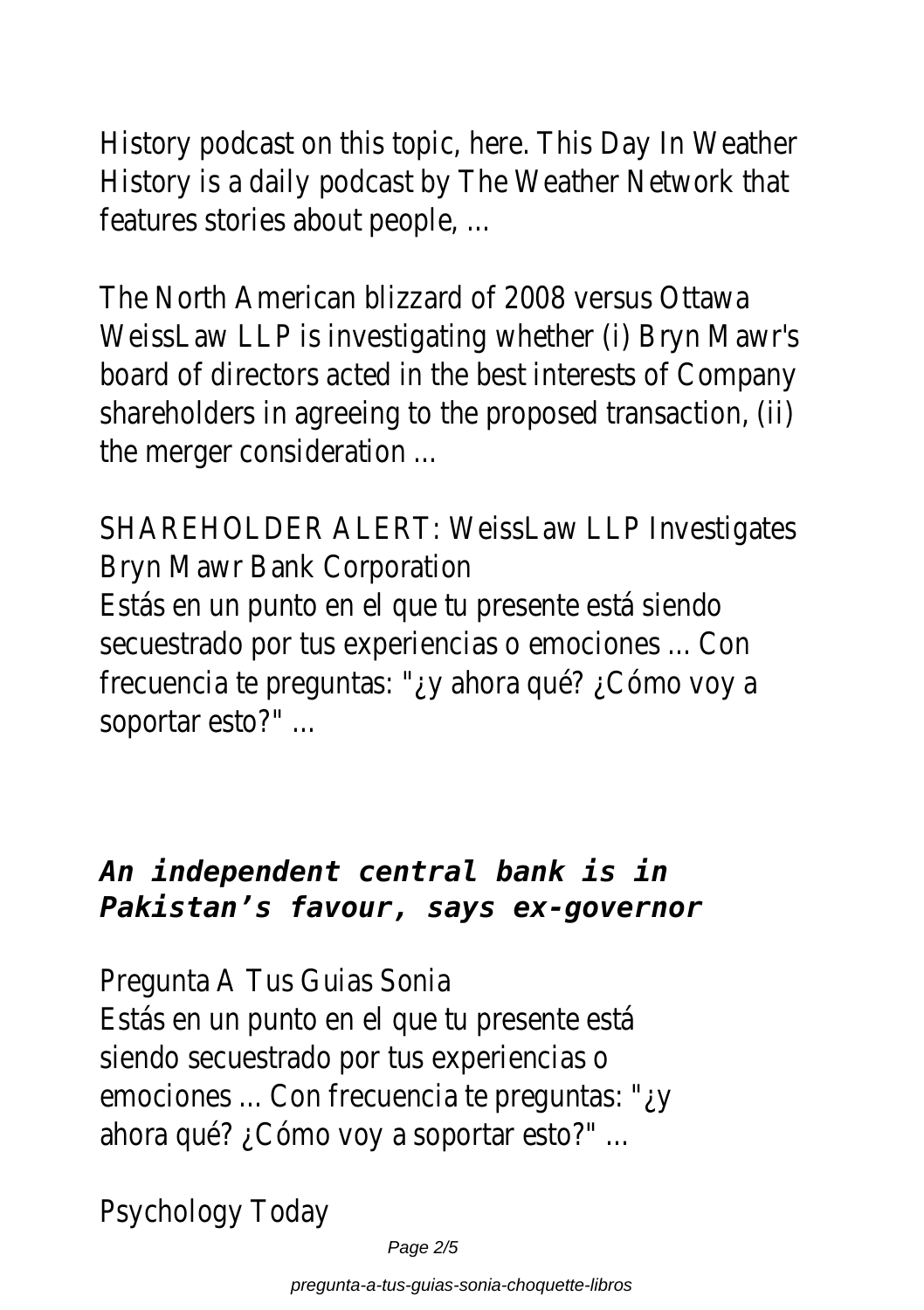# Listen to The Weather Network's This Day in Weather

History podcast on this topic, here. This Day In Weather History is a daily podcast by The Weather Network that features stories about people, ...

Entornointeligente.com / A new law allows the State Bank of Pakistan to say no if Islamabad comes asking for funds. An intense debate is raging in Pakistan over a proposed law that seeks to give ... WeissLaw LLP is investigating whether (i) Bryn Mawr's board of directors acted in the best interests of Company shareholders in agreeing to the proposed transaction, (ii) the merger consideration ...

Entornointeligente.com / King Abdullah's paternal uncle, Hassan, met with Prince Hamzah for mediation, and the latter signed a letter, saying he would remain loyal to the king and to Jordan's ... **Pregunta A Tus Guias Sonia**

Quizás te estas haciendo preguntas acerca de las decisiones que te llevaron a cambiar de país, y como ello ha impactado en tu vida, en tus relaciones familiares o en tu desarrollo profesional.

# **Psychology Today**

Entornointeligente.com / King Abdullah's paternal uncle, Hassan, met with Prince Hamzah for

Page 3/5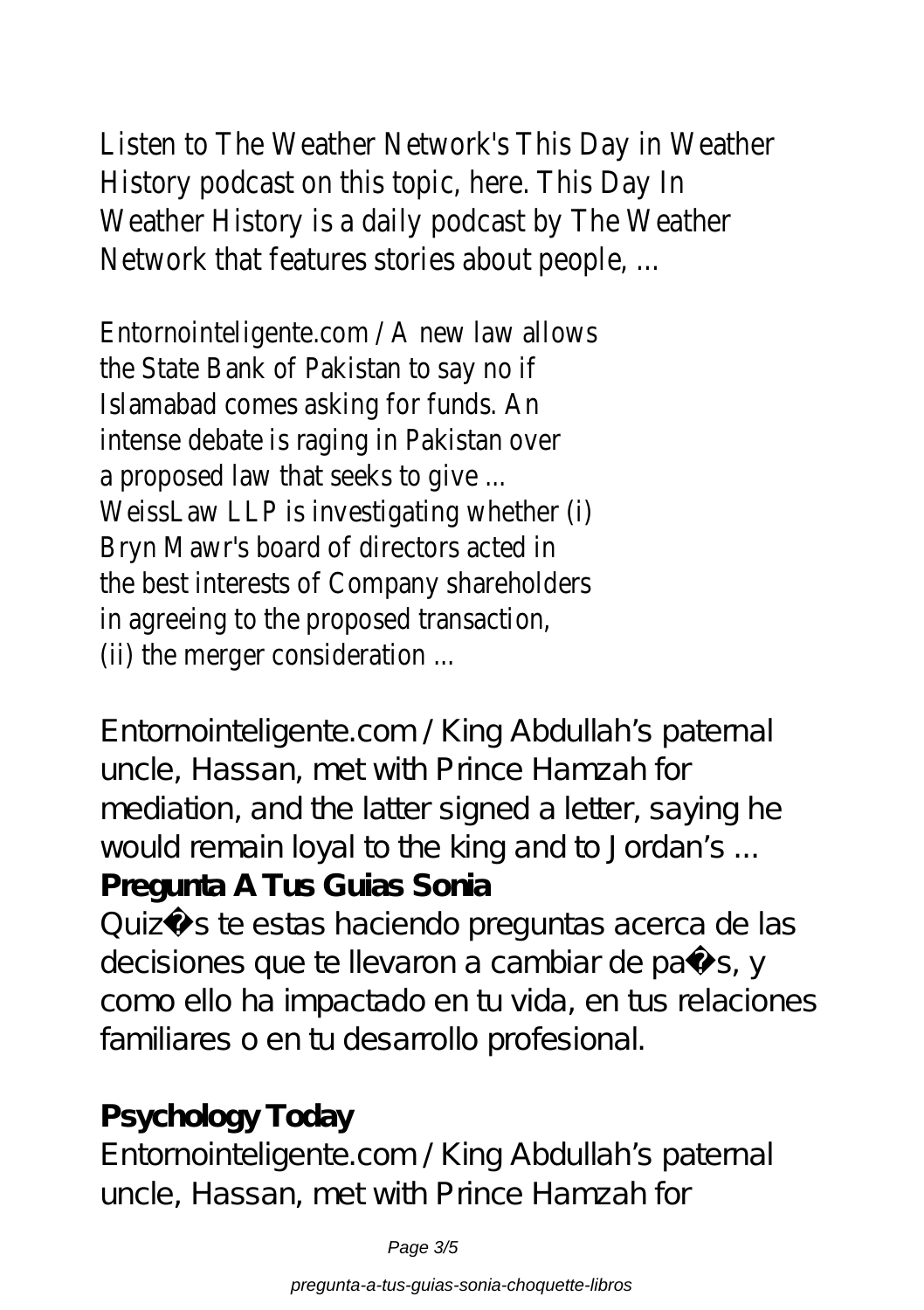mediation, and the latter signed a letter, saying he would remain loyal to the king and to Jordan's ...

# **Jordan's Prince Hamza vows loyalty to king after mediation**

Entornointeligente.com / A new law allows the State Bank of Pakistan to say no if Islamabad comes asking for funds. An intense debate is raging in Pakistan over a proposed law that seeks to give ...

## **An independent central bank is in Pakistan's favour, says ex-governor**

Listen to The Weather Network's This Day in Weather History podcast on this topic, here. This Day In Weather History is a daily podcast by The Weather Network that features stories about people, ...

### **The North American blizzard of 2008 versus Ottawa**

WeissLaw LLP is investigating whether (i) Bryn Mawr's board of directors acted in the best interests of Company shareholders in agreeing to the proposed transaction, (ii) the merger consideration ...

#### SHARFHOLDER ALERT: WeissLaw LLP **Investigates Bryn Mawr Bank Corporation**

Estás en un punto en el que tu presente está siendo secuestrado por tus experiencias o emociones ... Con frecuencia te preguntas: "¿y ahora qué? ¿Cómo Page 4/5